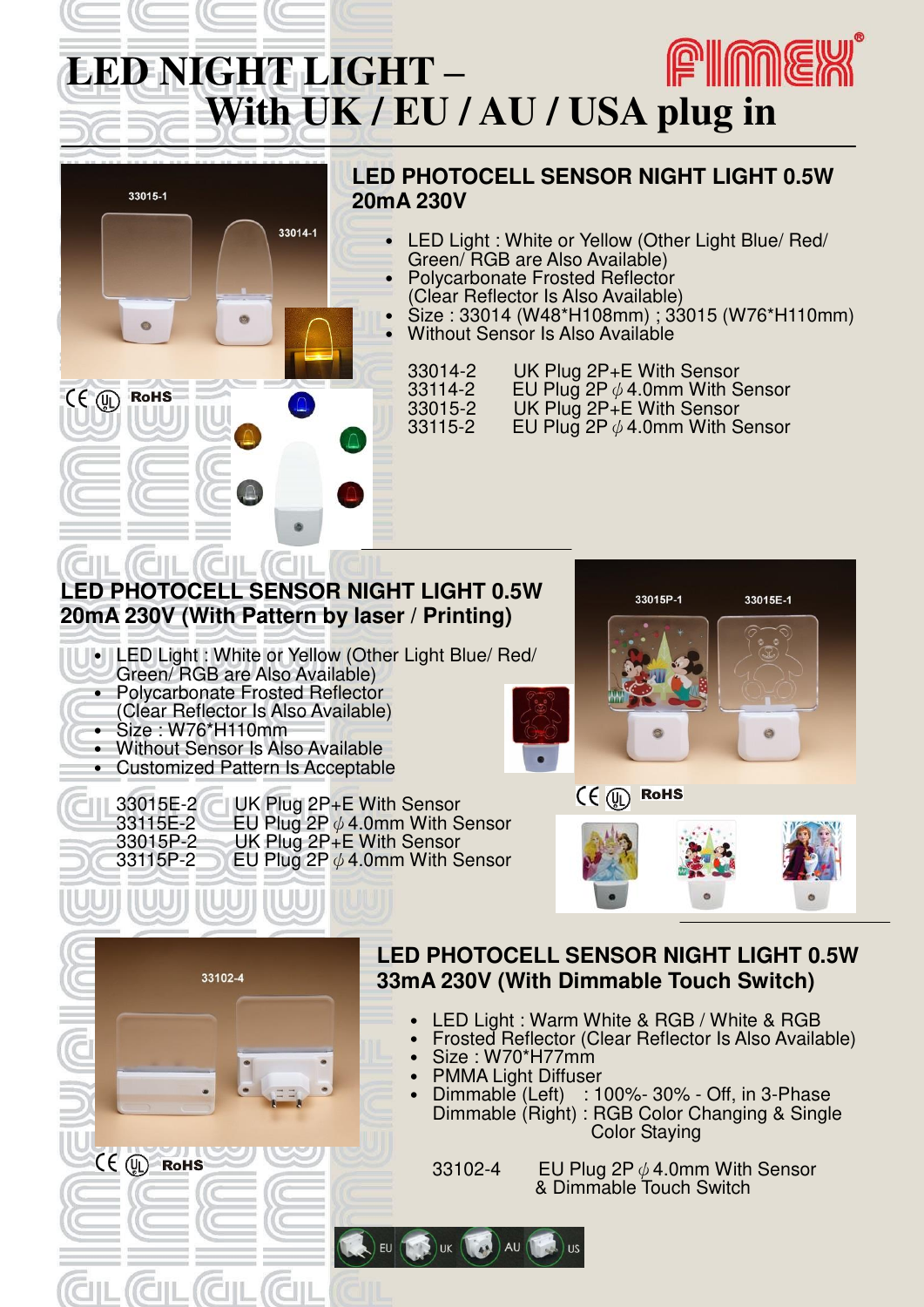





### **LED PHOTOCELL SENSOR NIGHT LIGHT 0.6W 110-220V**

- LED 4pcs Light : White or Warm White
- ․ ABS Frosted Reflector
- ․ Base Can Be Made In White, Blue & Yellow Color

33016-2 UK Plug  $2P+E$  White With Sensor<br>33116-2 EU Plug  $2P \& 4.0$ mm White With S EU Plug 2P  $\phi$  4.0mm White With Sensor

#### **LED PHOTOCELL SENSOR NIGHT LIGHT 0.8W 110-220V**

- Bright LED 4pcs Light : White or Warm White
- ․ ABS Milk White Reflector
- Base Can Be Made In White, Blue, Green & Pink Color
- Standard : CE, CB, BS, SAA, FCC & RoHS Certified

 $(6$  RoHS

33017-5 UK Plug 2P+E White With Flip Switch & Sensor 33117-5 EU Plug 2P $\phi$  4.0mm White With Flip Switch & Sensor



(E RoHS



### **LED PHOTOCELL SENSOR NIGHT LIGHT 0.8W 110-220V**

- ․ LED 4pcs Light : White or Warm White
	- ․ ABS Milk White Reflector

 $\lambda$ U

- Base Can Be Made In White, Blue, Green & Pink Color
- ․ Standard : CE, CB, BS, SAA, FCC & RoHS Certified

33018-2 UK Plug  $2P+E$  White With Sensor<br>33118-2 EU Plug  $2P \& 4.0$ mm White With S EU Plug 2P $\phi$  4.0mm White With Sensor

# **LED PHOTOCELL SENSOR NIGHT LIGHT 0.6W 110-220V**

- LED 3pcs Light : White or Warm White
- ․ ABS Milk White Reflector
- Base Can Be Made In White, Blue, Green, Yellow & Pink Color
- ․ Standard : CE, CB, BS, FCC & RoHS Certified
	- 33019-2 UK Plug 2P+E White With Sensor<br>33119-2 EU Plug 2P  $\phi$  4.0mm White With S EU Plug 2P $\phi$  4.0mm White With Sensor

 $|EU|$ 

 $\bigcap$  UK  $\bigcap$ 

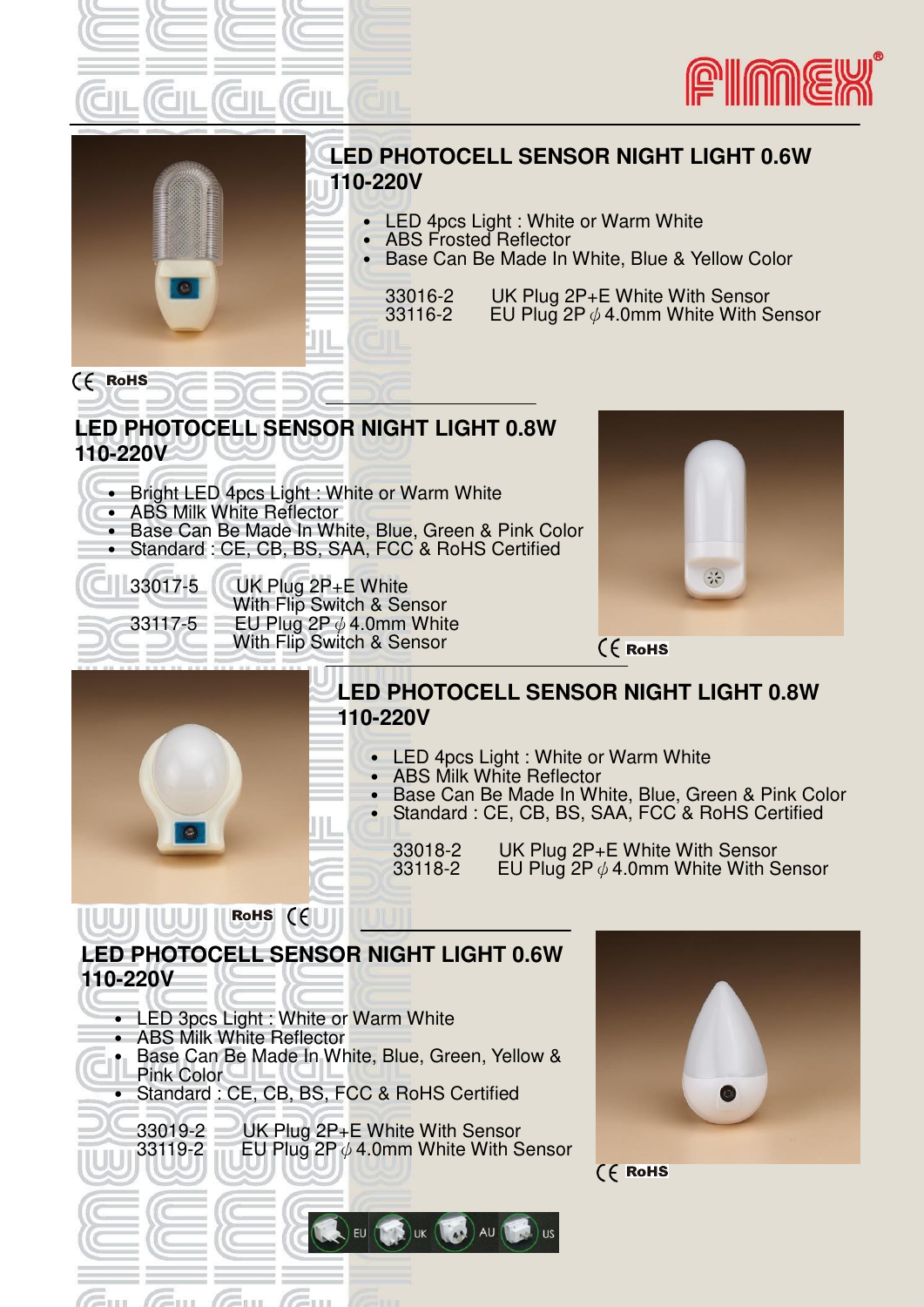





### **LED PHOTOCELL SENSOR NIGHT LIGHT 0.6W 110-220V**

- ․ LED 4pcs Light White
- **ABS Ladybug Shape White Reflector** 
	- Ladybug Can be Made In White, Blue, Red & Green Color
	- Standard : CE & RoHS Certified

33025-2 UK Plug 2P+E White With Sensor<br>33125-2 EU Plug 2P  $\phi$  4.0mm White With S EU Plug 2P $\phi$  4.0mm White With Sensor

## **LED PHOTOCELL NIGHT LIGHT 1W 110-220V**

- ․ Inlayed European Plug 2P ψ4.0mm
- LED 8pcs Light : White or Warm White
	- ․ Material : ABS

 $\left(\frac{1}{2},\frac{1}{2}\right)$ 

i

 $C \in$  RoHS

- ․ Standard : CE, CB, BS, SAA, FCC & RoHS Certified
	- 33123-2 EU Plug 2P  $\phi$  4.0mm White With Sensor



RoHS  $\zeta$ 

## **LED PHOTOCELL SENSOR NIGHT LIGHT 1W 110-220V**

- ․ LED 8pcs Light : White or Warm White
	- ․ HIPS Milk White Reflector
	- ․ Base Can Be Made In White, Blue, Green & Pink Color
	- Standard : CE, CB, BS, SAA, FCC & RoHS Certified

33026-5 UK Plug 2P+E White With Flip Switch & Sensor<br>33126-5 EU Plug 2P  $\phi$  4.0mm White With Flip Switch & EU Plug 2P  $\phi$  4.0mm White With Flip Switch & With Sensor